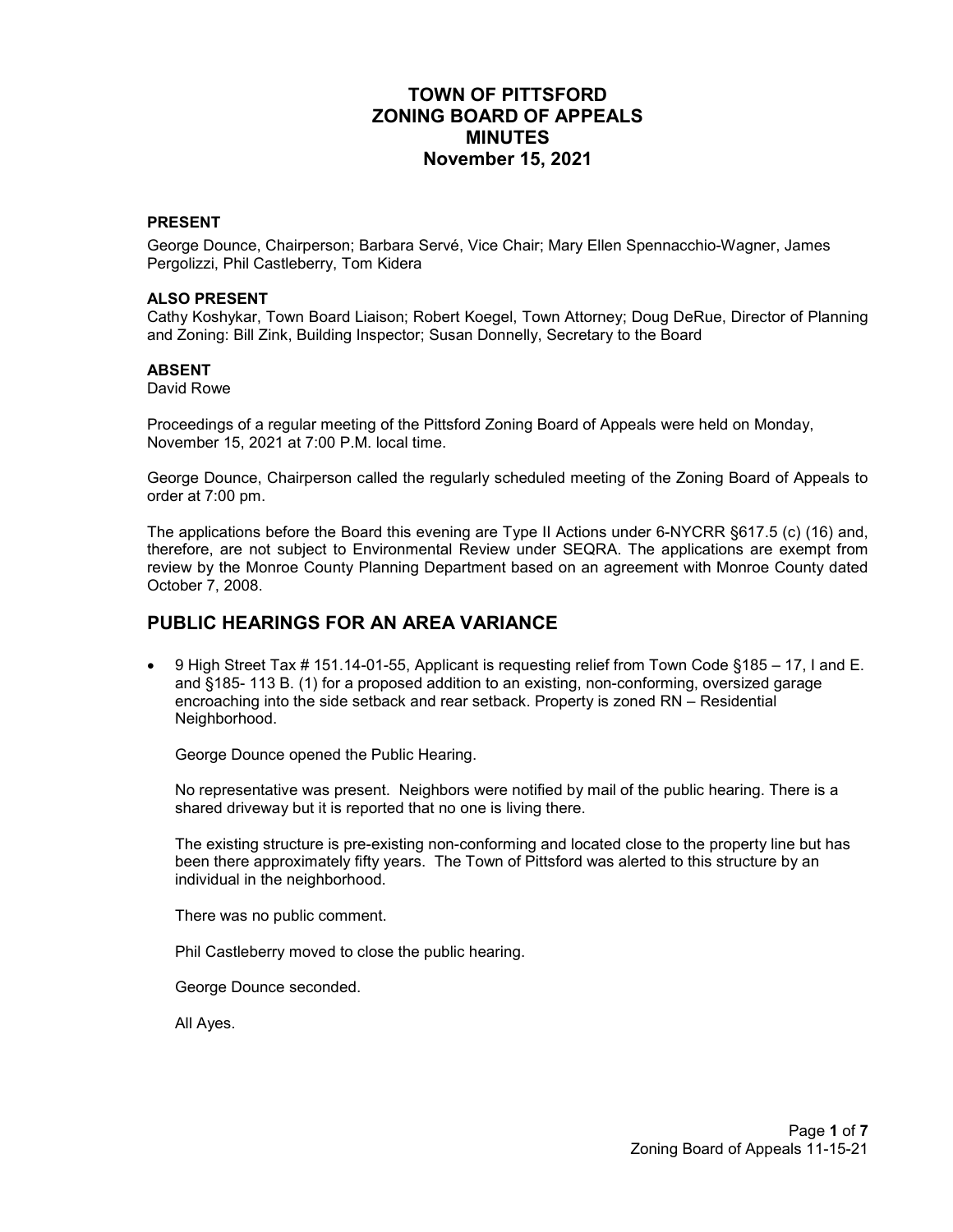• 4044 A East Avenue Tax # 151.10-1-6.1, Applicant is requesting relief from Town Code §185- 113 B. (1), (2) for the proposed additions to an existing oversized and over height garage. Property is zoned RN - Residential Neighborhood.

George Dounce opened the Public Hearing.

The homeowner, Justin Hamilton, was present.

The neighbor on the west of the home is in support of the project. Additional screening will be installed on the left side of the property.

The timeframe is that the additions will be completed by July 2022.

There was no Public Comment.

There was no further discussion by the Board

Barb Servé moved to close the public hearing.

Phil Castleberry seconded.

All Ayes.

• 8 Candlewood Circle Tax # 163.03-1-19, Applicant is requesting relief form Town Code §185 – 113 B. (3) and §185-17, E. for a proposed garden shed located forward of the rear wall of the home and located less than the required minimum side setback. This property is zoned RN-Residential Neighborhood.

George Dounce opened the public hearing.

The homeowner, Shawn Carter was present.

The variance is requested for 6.66 feet.

There was no Board discussion.

There was no public comment.

Jim Pergolizzi moved to close the public hearing.

Tom Kidera seconded.

All Ayes.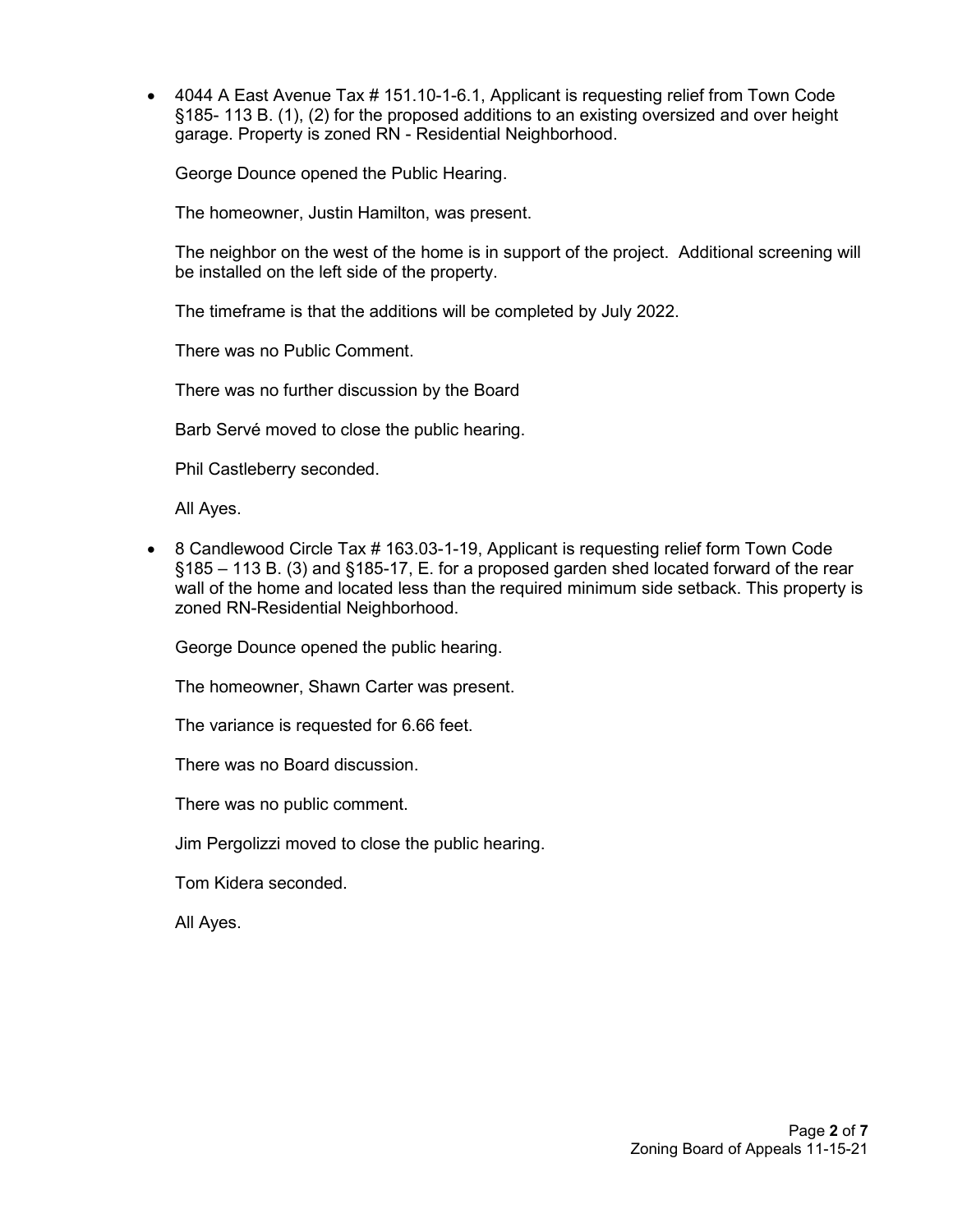• 74 Stuyvesant Road Tax # 178.11-1-79, Applicant is requesting relief from Town Code §185 – 17, I. and §185 – 113 B. (1) for a proposed oversized accessory structure encroaching into the rear setback. Property is zoned RN – Residential Neighborhood.

George Dounce opened the public hearing.

Steve Schaefer, the homeowner, was present.

The shed will provide additional storage for the family and will be 12' x 16' and be placed 10 ft. from the property line.

The neighbors at 72 Stuyvesant Road emailed a letter of support for the project.

The timeline for construction is Spring 2022.

There was no further discussion among the Board members.

There was no public comment.

Mary Ellen Spennacchio-Wagner moved to close the public hearing.

Tom Kidera seconded.

All Ayes.

• 3 Escena Rise Tax # 178.03-4-50, Applicant is requesting relief from the minimum required setback for the proposed addition encroaching into the side setback. Property is zoned IZ-Incentive Zoning.

George Dounce opened the public hearing.

Bill Arieno, representing Pride Mark Builders, was present.

Mr. Arieno describes this as a spec house that was sold and the homeowner wants additional closet space. 1 ft. of relief will be required to accomplish this. The home is 110 ft. from Mendon Center Road and there is only one neighbor and borders Town land.

The timeframe for construction is as soon as possible.

There was no public comment.

Mary Ellen Spennacchio-Wagner moved to close the public hearing.

Barbara Servé seconded.

All Ayes.

George Dounce asked if the Town had any objection to the 1 ft. variance and there is none.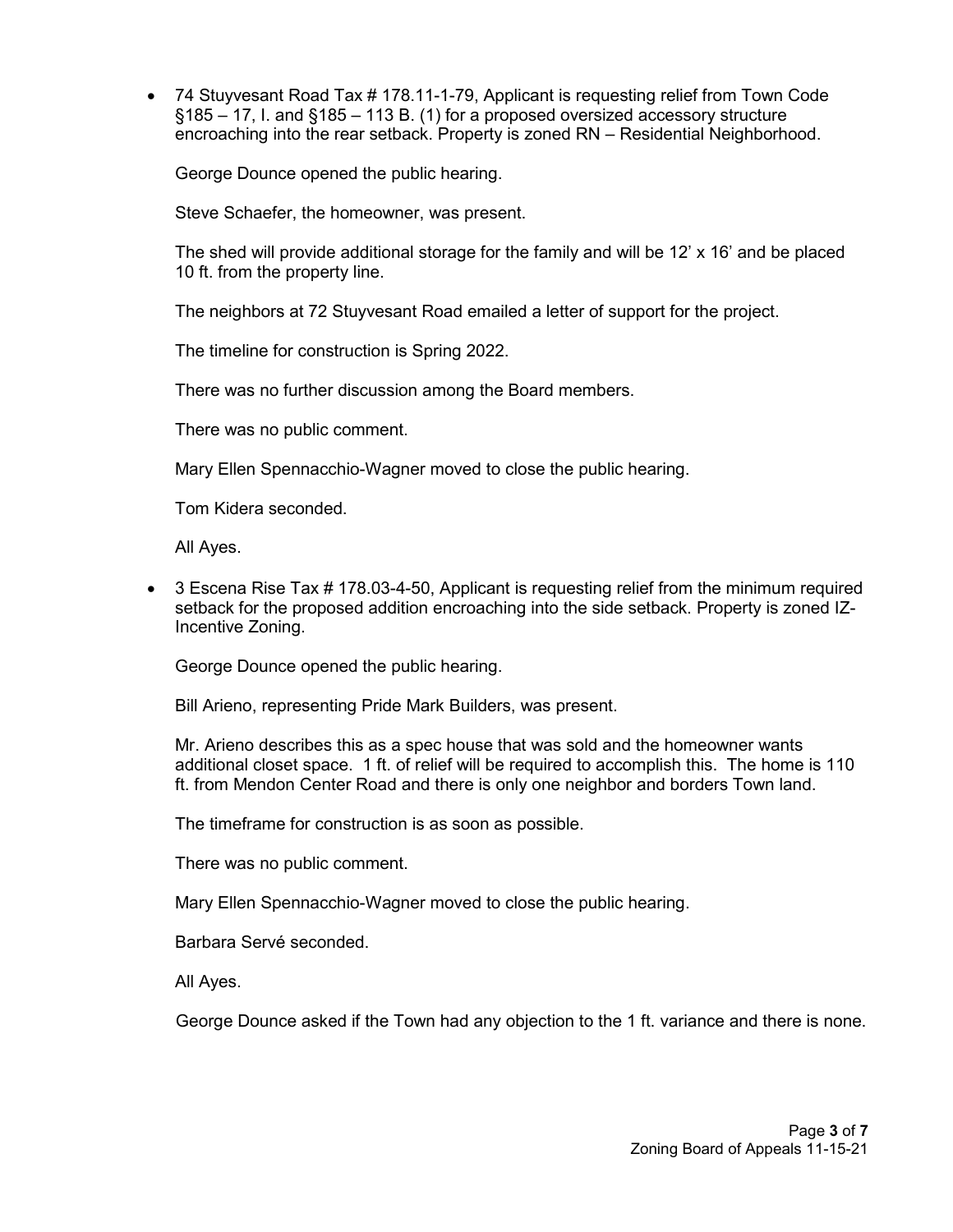• 115 Ellingwood Drive Tax # 138.18-1-54, Applicant is requesting relief from Town Code §185- 17, I. and §185- 113 B. (1) for the proposed addition to an existing, non-conforming, oversized garage encroaching into the rear setback. Property is zoned RN- Residential Neighborhood.

George Dounce opened the Public hearing.

There was no representative present as the homeowner was unable to attend.

It was reported that the homeowner had spoken with two neighbors and there was no objection.

The structure will be rebuilt on the footprint of the previous pre-existing, non-conforming garage.

There was no public comment.

Phil Castleberry closed the public hearing.

Jim Pergolizzi seconded.

All Ayes with the exception of Barb Servé who abstained citing that the homeowners are known to her.

# **CONTINUED PUBLIC HEARING FOR AN AREA VARIANCE**

• 18 Golf Avenue, Tax # 151.15-2-45.2 Applicant is requesting relief from Town Codes §185-113 B. (1); (2); for an oversized, over height accessory structure (garage/barn, proposed to be 1440 square feet and 29 feet in height). Property zoned RN – Residential Neighborhood District.

This hearing is open.

No new information has been received by the Town for this application.

It was determined if no new information is received by the December meeting the Board may choose to close this public hearing.

The hearing was left open.

### **DECISION FOR 9 HIGH STREET – AREA VARIANCE**

A written Resolution to grant the area variance for 9 High Street was moved by Phil Castleberry and seconded by Mary Ellen Spennacchio-Wagner.

George Dounce called for a roll call vote.

| Dounce             | aye |
|--------------------|-----|
| Servé              | aye |
| Pergolizzi         | aye |
| Spennacchio-Wagner | aye |
| Castleberry        | ave |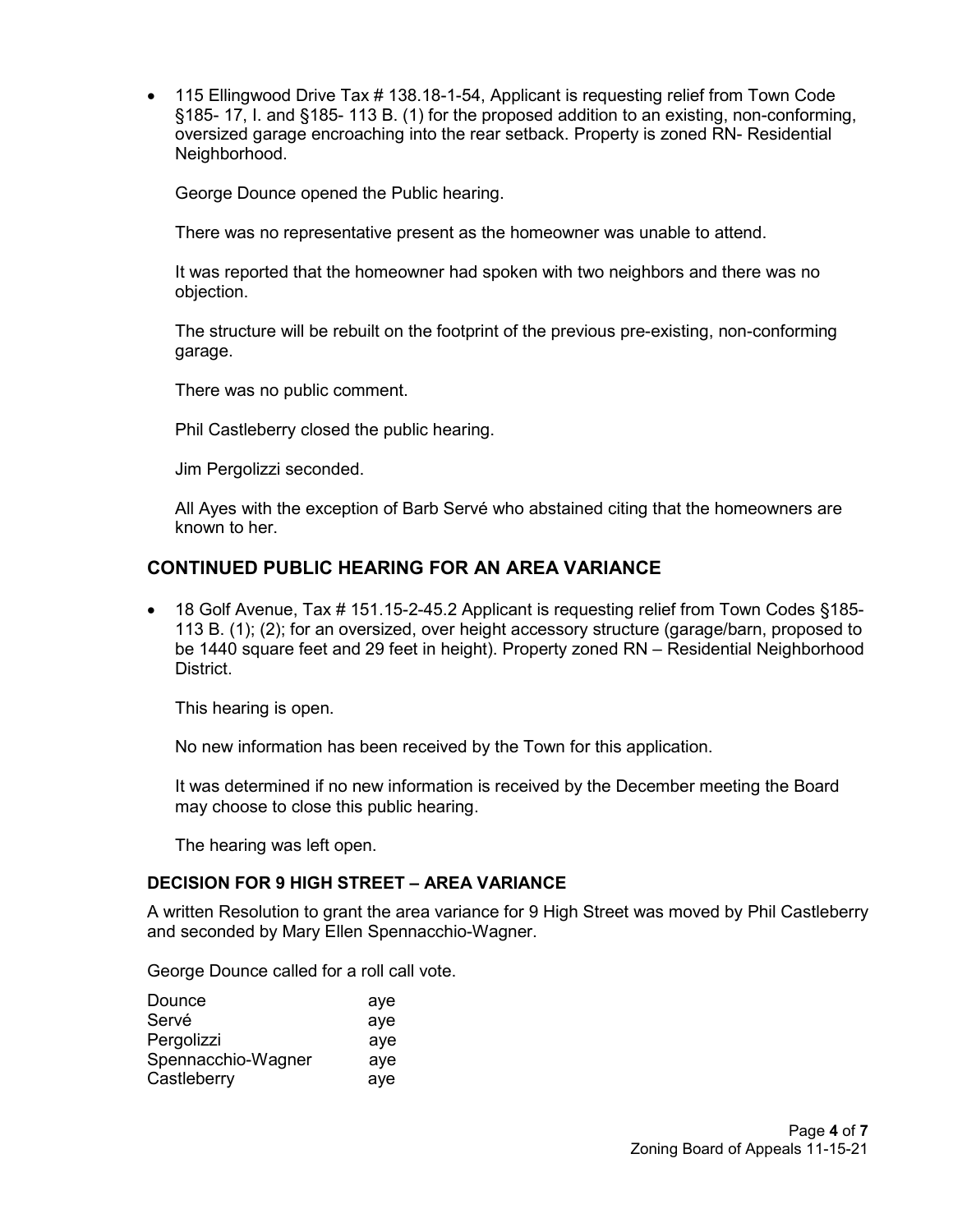| Rowe   | absent |
|--------|--------|
| Kidera | ave    |

The approved Resolution contains the following Specific Conditions:

- 1. This variance is granted only for the Site map and application submitted to the Zoning Board of Appeals dated October 15, 2021.
- 2. All construction is to be completed by December 31, 2023.

### **DECISION FOR 4044 A EAST AVENUE – AREA VARIANCE**

A written Resolution to grant the area variance for 4044A East Avenue was moved by Mary Ellen Spennacchio-Wagner and seconded by George Dounce.

George Dounce called for a roll call vote.

| Dounce             | aye    |
|--------------------|--------|
| Servé              | aye    |
| Pergolizzi         | aye    |
| Spennacchio-Wagner | aye    |
| Castleberry        | aye    |
| Rowe               | absent |
| Kidera             | aye    |

The approved Resolution contains the following Specific Conditions:

- 1. This variance is granted only for the plans submitted and prepared by the Applicant dated October 15, 2021.
- 2. All construction is to be completed by December 31, 2024.

### **DECISION FOR 8 CANDLEWOOD CIRCLE – AREA VARIANCE**

A written Resolution to grant the area variance for 8 Candlewood Circle was moved by Tom Kidera and seconded by Mary Ellen Spennacchio-Wagner.

George Dounce called for a roll call vote.

| Dounce             | aye    |
|--------------------|--------|
| Servé              | aye    |
| Pergolizzi         | aye    |
| Spennacchio-Wagner | aye    |
| Castleberry        | aye    |
| Rowe               | absent |
| Kidera             | aye    |

The approved Resolution contains the following Specific Conditions:

- 1. This variance is granted only for the plans submitted and prepared by the Applicant dated October 7, 2021.
- 2. All construction is to be completed by December 31, 2022.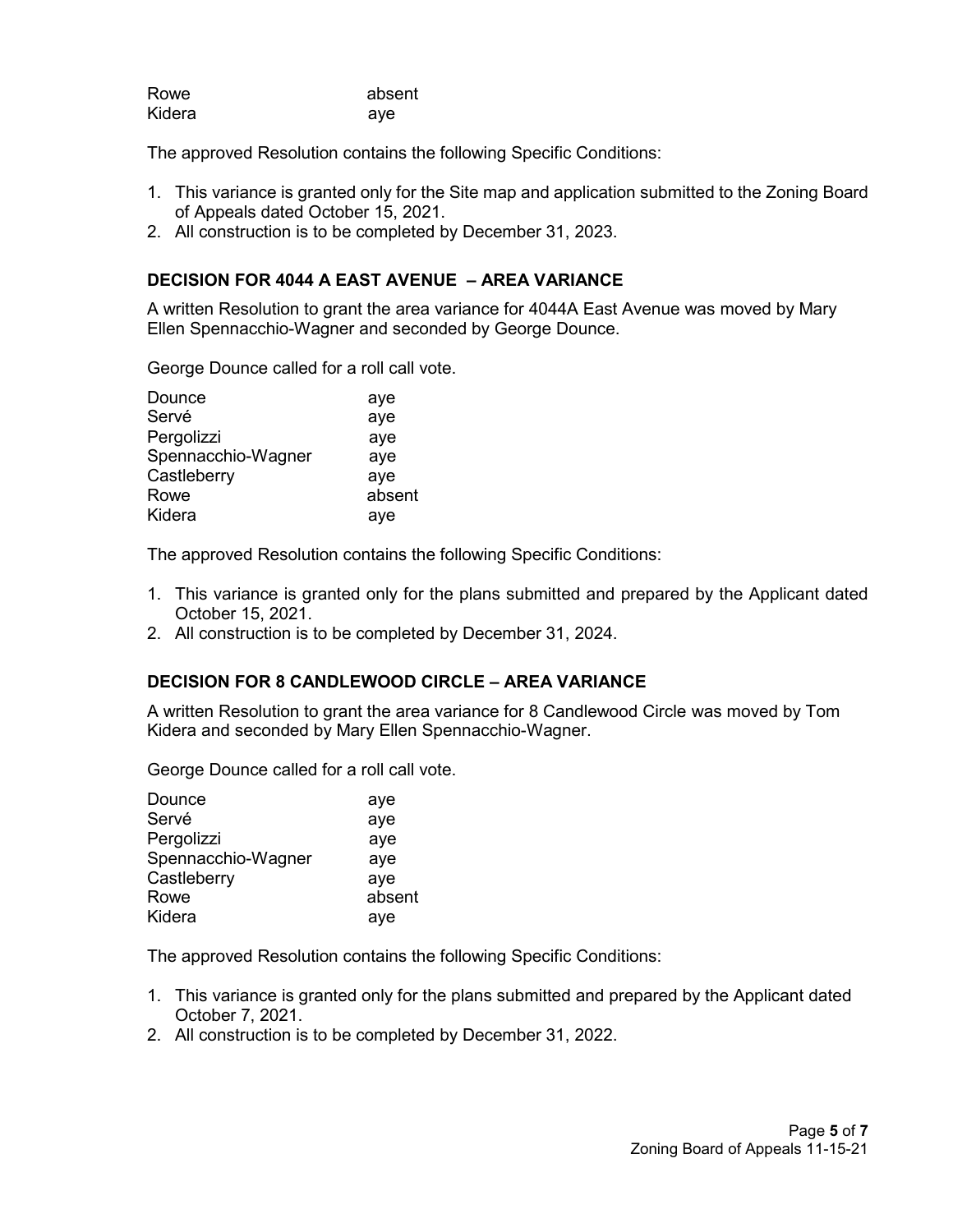## **DECISION FOR 74 STUYVESANT ROAD – AREA VARIANCE**

A written Resolution to grant the area variance for 74 Stuyvesant Road was moved by George Dounce and seconded by Jim Pergolizzi.

George Dounce called for a roll call vote.

| Dounce             | aye    |
|--------------------|--------|
| Servé              | aye    |
| Pergolizzi         | aye    |
| Spennacchio-Wagner | aye    |
| Castleberry        | aye    |
| Rowe               | absent |
| Kidera             | aye    |

The approved Resolution contains the following Specific Conditions:

- 1. This variance is granted only for the plans submitted and prepared by the Applicant dated October 15, 2021.
- 2. All construction is to be completed by December 31, 2023.

## **DECISION FOR 3 ESCENA RISE – AREA VARIANCE**

A written Resolution to grant the area variance for 3 Escena Rise was moved by Jim Pergolizzi and seconded by Phil Castleberry.

George Dounce called for a roll call vote.

| Dounce             | aye    |
|--------------------|--------|
| Servé              | aye    |
| Pergolizzi         | aye    |
| Spennacchio-Wagner | aye    |
| Castleberry        | aye    |
| Rowe               | absent |
| Kidera             | aye    |

The approved Resolution contains the following Specific Conditions:

- 1. This variance is granted only for the plans submitted and prepared by the Applicant dated October 15, 2021.
- 2. All construction is to be completed by December 31, 2023.

### **DECISION FOR 115 ELLINGWOOD DRIVE – AREA VARIANCE**

A written Resolution to grant the area variance for 115 Ellingwood Drive was moved by Mary Ellen Spennacchio-Wagner and seconded by Tom Kidera.

George Dounce called for a roll call vote.

| Dounce             | ave     |
|--------------------|---------|
| Servé              | abstain |
| Pergolizzi         | aye     |
| Spennacchio-Wagner | aye     |
| Castleberry        | aye     |